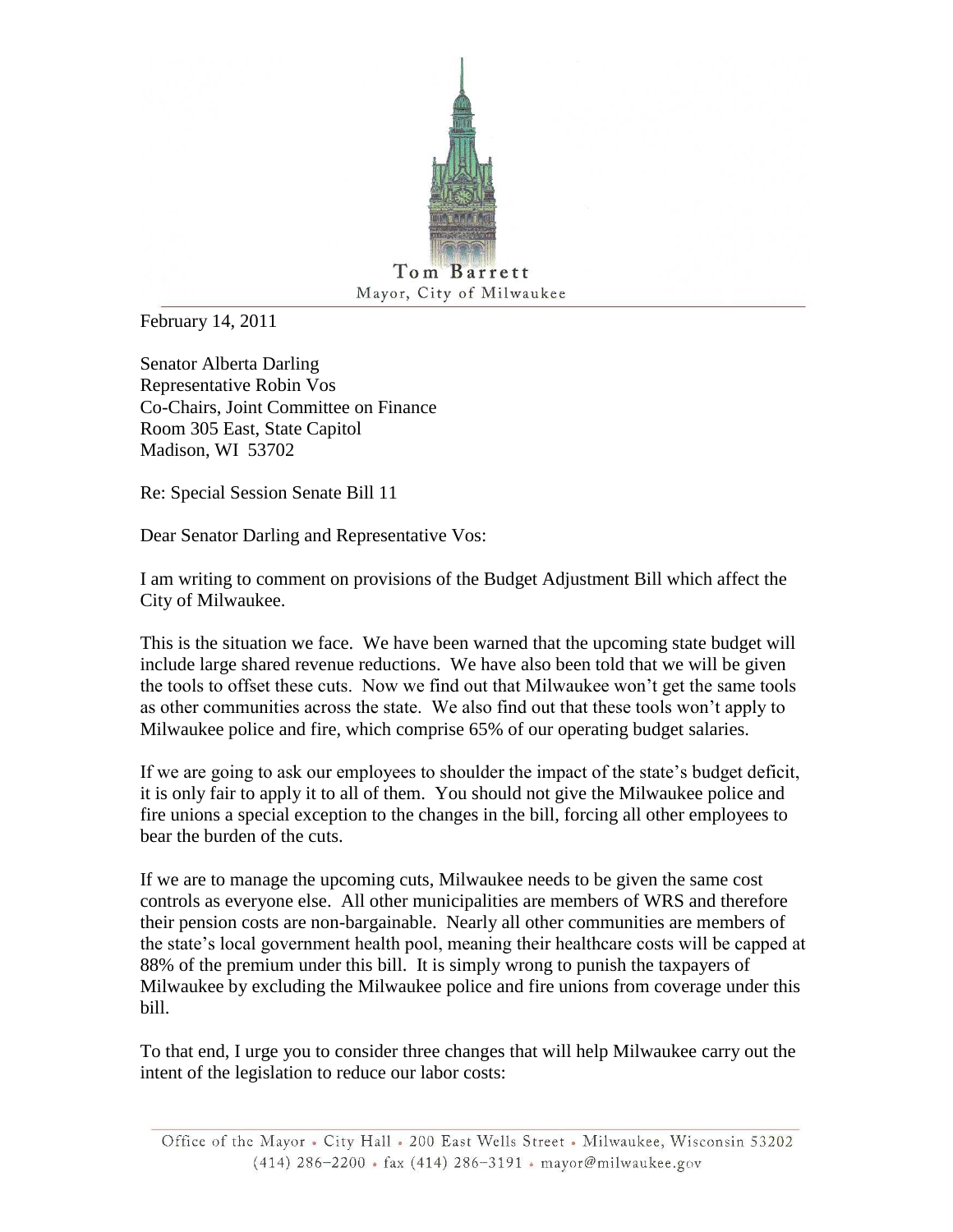## **1) Modify the language in Section 149 to reflect differences between the way the City of Milwaukee's Employe Retirement System (ERS) and WRS are designed.**

Milwaukee's pension system does not operate the same way as WRS or Milwaukee County's pension system. In order for the city to achieve the savings outlined in the bill's analysis, the language in this section will have to be modified in two ways:

First, the language must correctly reflect the way employee contributions are calculated for purposes of our ERS. The city currently pays the employee's contribution of 5.5% of each employee's salary for general city employees, with the exception of those hired on or after January 1, 2010. The city pays 7% on behalf of police and fire employees and elected officials. This is not an actuarially required contribution as defined in the bill; it is an employer-paid member contribution.

If this language is not changed, the bill as currently written would save us nothing in immediate years, but could potentially cost employees hundreds of millions in future years. I don't believe this was the intent. The alternative language we are submitting would provide employees with a consistent contribution expectation, similar to what is being required of WRS members.

Second, it is my understanding that the intent of the legislation is to require all municipal employees to pay the employee share of their pension contribution. In order to be consistent with the treatment of police and fire employees in all other municipalities who participate in WRS and where pension is not a bargainable issue, it needs to be clear that Milwaukee's protective services are not excluded from this provision. This year, the employee contribution for police and fire is \$14.4 million, whereas the contribution for general city employees is only \$8.3 million. Excluding police and fire would cause the City to miss out on the majority of the proposed savings.

To correct these two problems, the language in Section 149 should be amended to read:

**62.623 Payment of contributions in an employee retirement system of a 1st class city.** Beginning on the effective date of this section…, in any employee retirement system of a 1st class city, the employers may not pay on behalf of an employee, any of the employee's share of his or her required contributions.

Note that this revised language strikes the language regarding collective bargaining agreements. The original language appeared to exempt bargaining units from the pension changes who were exempted from the collective bargaining changes elsewhere in the bill. We believe the intent of that language can be better accomplished by referring to the treatment of s. 66.623 in the initial applicability provisions found in Section 9332 of the bill.

**2) Allow the City of Milwaukee to enroll in the Wisconsin Public Employers' Group Health Insurance Program. Or, alternatively, require that all employees of a 1st class city contribute 12% of their premium.**